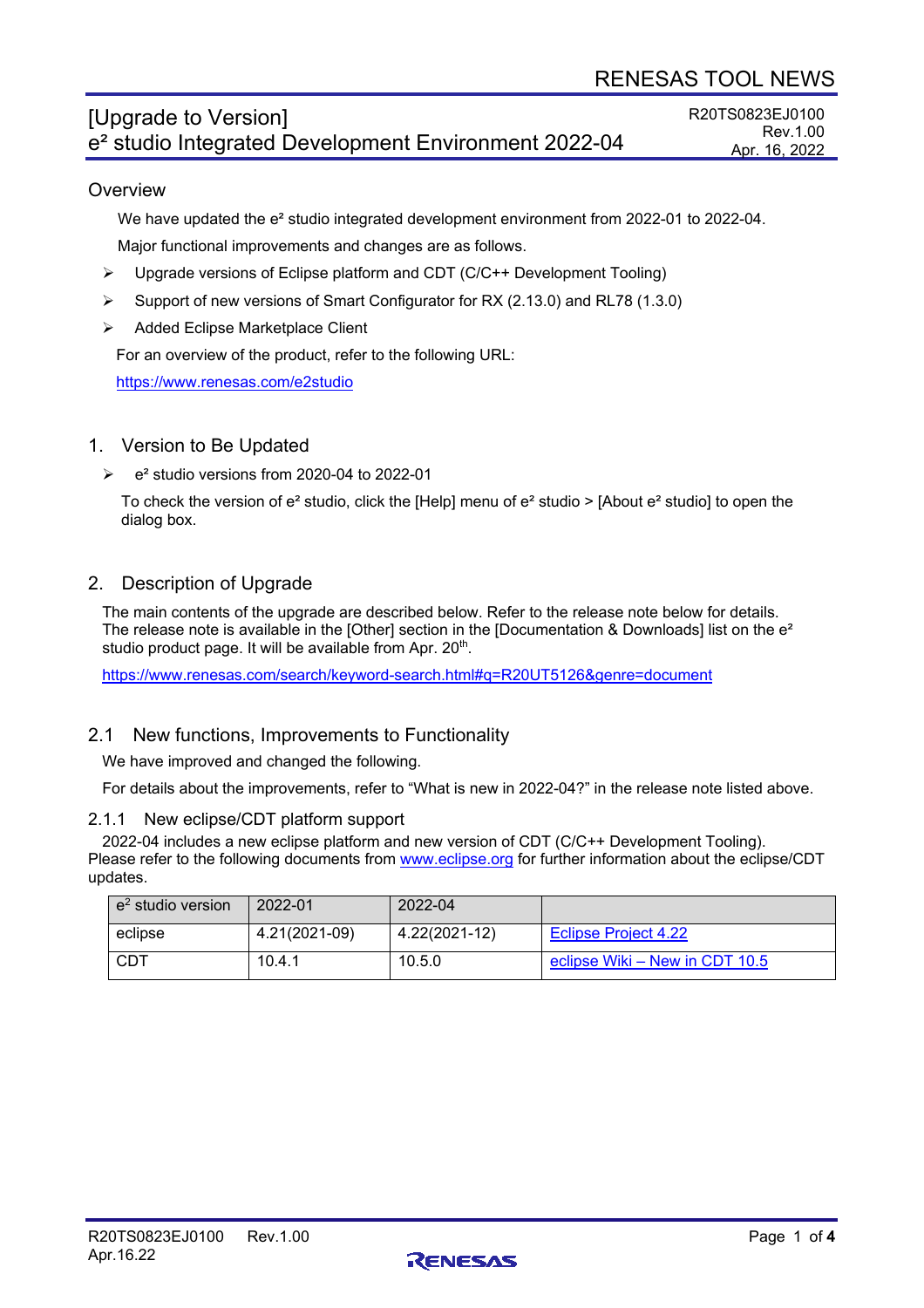#### 2.1.2 New versions of Smart Configurator support

The following new versions are released and supported in e² studio 2022-04.

 $\triangleright$  Smart Configurator for RX 2.13.0

Added device support for RX66T 48pin and RX140 256KB ROM devices.

Smart Configurator for RL78 1.3.0

Added Developer Assistance view for easier operation such as Drag and Drop API description. Added device support for RL78/F24.

Please refer to Release Note each product for further information.

#### 2.1.3 Added Eclipse Marketplace Client

Added interface for accessing to Eclipse Marketplace which utilize eclipse plugins easily.

| <b>Edipse Marketplace</b>                                                                                                                                                                     |                       |                |    |  |  |  |  |
|-----------------------------------------------------------------------------------------------------------------------------------------------------------------------------------------------|-----------------------|----------------|----|--|--|--|--|
| <b>Eclipse Marketplace</b>                                                                                                                                                                    |                       |                |    |  |  |  |  |
| Select solutions to install. Press Install Now to proceed with installation.<br>Press the "more info" link to learn more about a solution.                                                    |                       |                |    |  |  |  |  |
| Search Recent Popular Favorites Installed   8 Giving IoT an Edge                                                                                                                              |                       |                |    |  |  |  |  |
| Find:<br><b>All Markets</b>                                                                                                                                                                   | <b>All Categories</b> |                | Go |  |  |  |  |
| <b>Welcome to the Eclipse Marketplace</b><br>If you already have some favorite Marketplace entries, now is the perfect time to install<br>them.<br><b>Install Favorites</b>                   |                       |                |    |  |  |  |  |
| <b>Featured</b>                                                                                                                                                                               |                       |                |    |  |  |  |  |
| <b>Eclipse Web Developer Tools 3.24</b>                                                                                                                                                       |                       |                |    |  |  |  |  |
| <b>Promoted</b> - Includes the HTML, CSS, and JSON Editors, and JavaScript Development<br>Tools from the Eclipse Web Tools Platform project, aimed at supporting client-side web<br>more info |                       |                |    |  |  |  |  |
| by The Eclipse Foundation, EPL<br>xml html CSS js JSON                                                                                                                                        |                       |                |    |  |  |  |  |
| $\star$ 1145<br>Installs: 433K (13,790 last month)                                                                                                                                            |                       | <b>Install</b> |    |  |  |  |  |
|                                                                                                                                                                                               |                       |                |    |  |  |  |  |

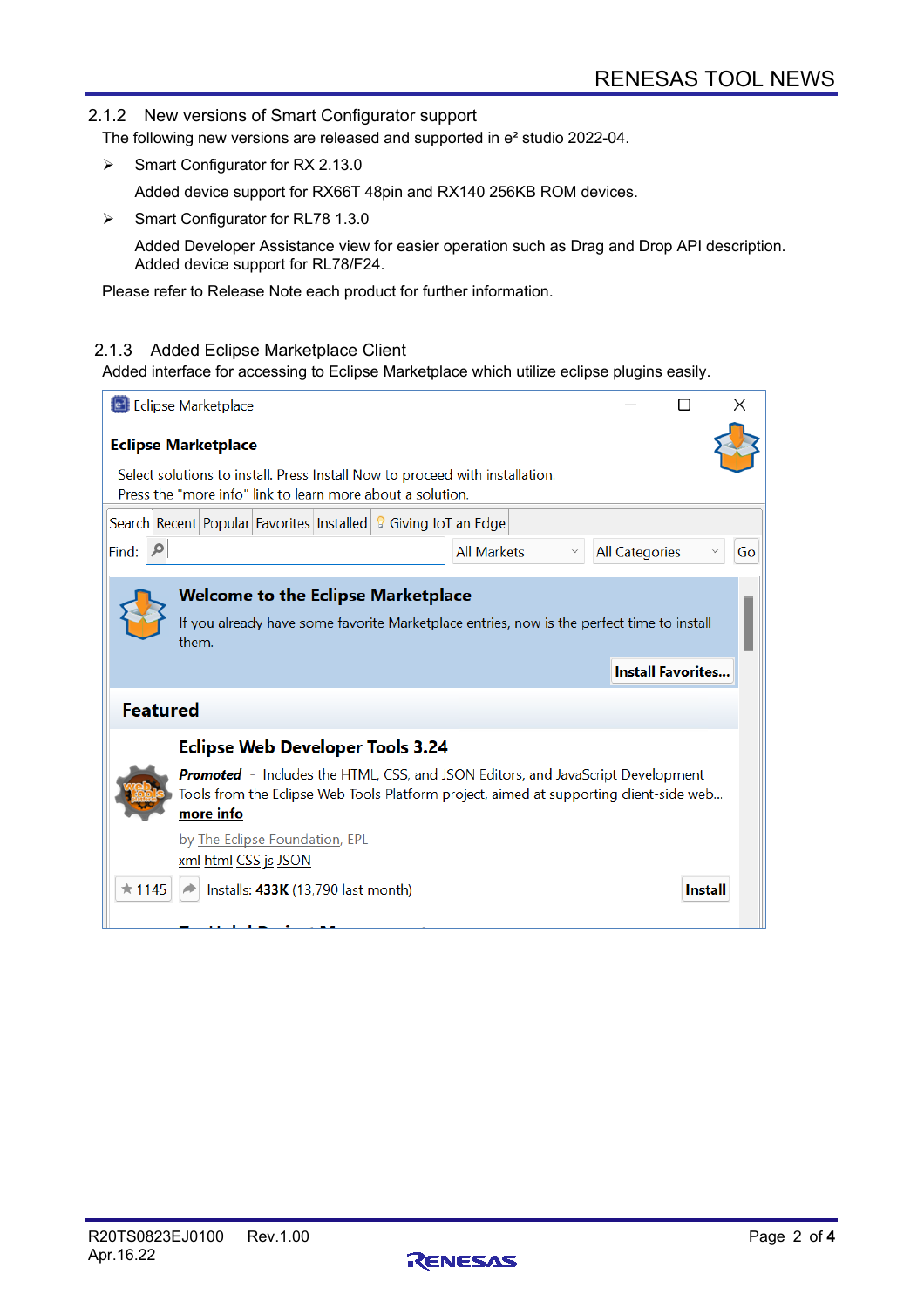2.1.4 Added Unix command executables in Utilities folder (Windows edition)

The following commands are placed in Utilities folder. Unix/Linux like scripts can be applied in Windows version of e²studio.

- $m\tau$
- rm
- sed
- sh
- xargs

## 3. Updating Your Product

Download the installer from the e² studio product page (the following URL) and install the program. (2022-04 will be available from Apr.  $20<sup>th</sup>$ .)

<https://www.renesas.com/e2studio>

The installer is available in the [Downloads] section in the [Documentation & Downloads] list.

Note 1: Do not overwrite-install the installed e<sup>2</sup> studio.

Make sure that the folder path of the install destination does not include any multi-byte characters, extended ASCII (half byte character greater than 0x7f) characters or symbol characters other than "\_"(underscore).

- Note 2: Use this product on a 64-bit Windows OS. This product does not work on a 32-bit Windows OS.
- Note 3: For RA family and Renesas Synergy™, use the following installer that includes the software packages:

RA Family<https://github.com/renesas/fsp/releases>

Renesas Synergy™: <https://www.renesas.com/software-tool/e-studio-renesas-synergy>